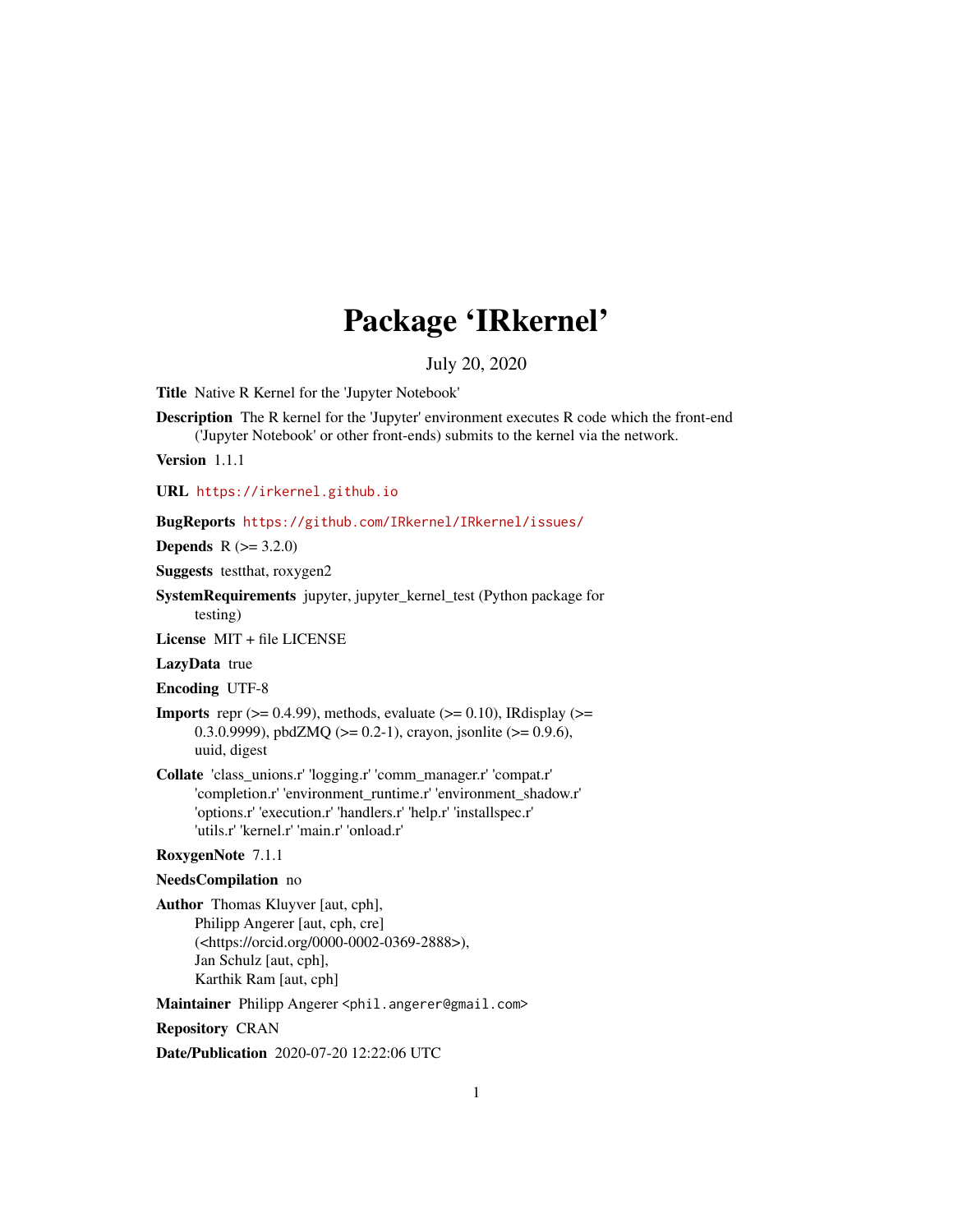## <span id="page-1-0"></span>R topics documented:

| Index |  |
|-------|--|
|       |  |
|       |  |
|       |  |
|       |  |
|       |  |
|       |  |
|       |  |

Comm-class *The Comm*

#### Description

Has methods able to register and handle message callbacks

CommManager-class *The CommManager*

#### <span id="page-1-1"></span>Description

Has methods able to register comms/targets and process comm messages

comm\_manager *Get global CommManager instance*

#### Description

Get global CommManager instance

#### Usage

comm\_manager()

#### Value

[CommManager](#page-1-1) instance if a kernel is running, else NULL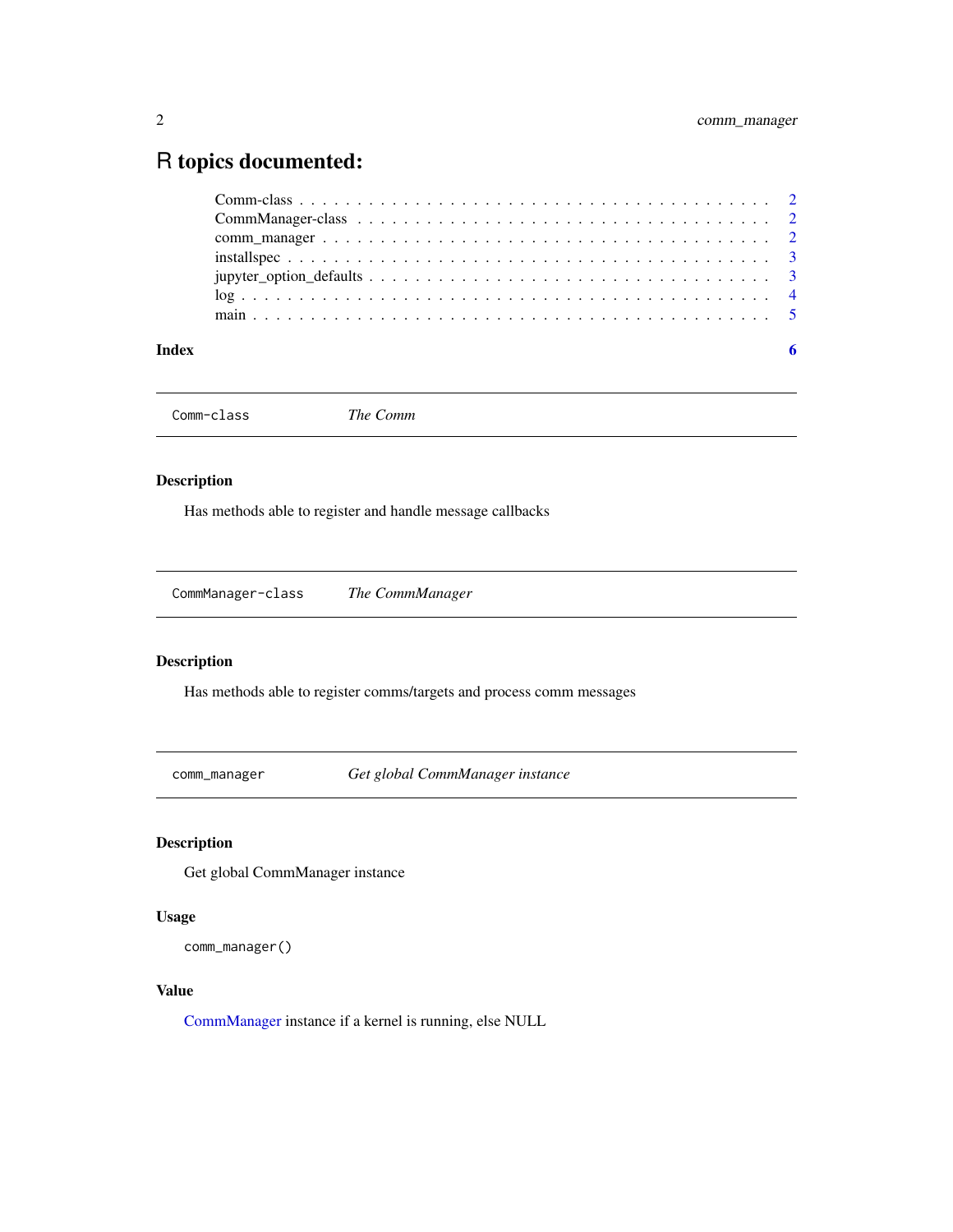<span id="page-2-1"></span><span id="page-2-0"></span>

#### Description

This can be called multiple times for different R interpreter, but you have to give a different name (and displayname to see a difference in the notebook UI). If the same name is give, it will overwrite older versions of the kernel spec with that name!

#### Usage

```
installspec(
 user = NULL,
 name = "ir",displayname = "R",
  rprofile = NULL,
 prefix = NULL,
  sys_prefix = NULL
)
```
#### Arguments

| user        | Install into user directory (\$XDG_DATA_HOME/jupyter/kernels) or globally?<br>(default: NULL but treated as TRUE if "prefix" is not specified) |
|-------------|------------------------------------------------------------------------------------------------------------------------------------------------|
| name        | The name of the kernel (default "ir")                                                                                                          |
| displayname | The name which is displayed in the notebook (default: "R")                                                                                     |
| rprofile    | (optional) Path to kernel-specific Rprofile (defaults to system-level settings)                                                                |
| prefix      | (optional) Path to alternate directory to install kernelspec into (default: NULL)                                                              |
| sys_prefix  | (optional) Install kernelspec using the "-sys-prefix" option of the currently de-<br>tected jupyter (default: NULL)                            |

#### Value

Exit code of the jupyter kernelspec install call.

jupyter\_option\_defaults

*An R kernel for Jupyter.*

#### Description

Jupyter speaks a JSON+ZMQ protocol to a 'kernel' which is responsible for executing code. This package is a kernel for the R language.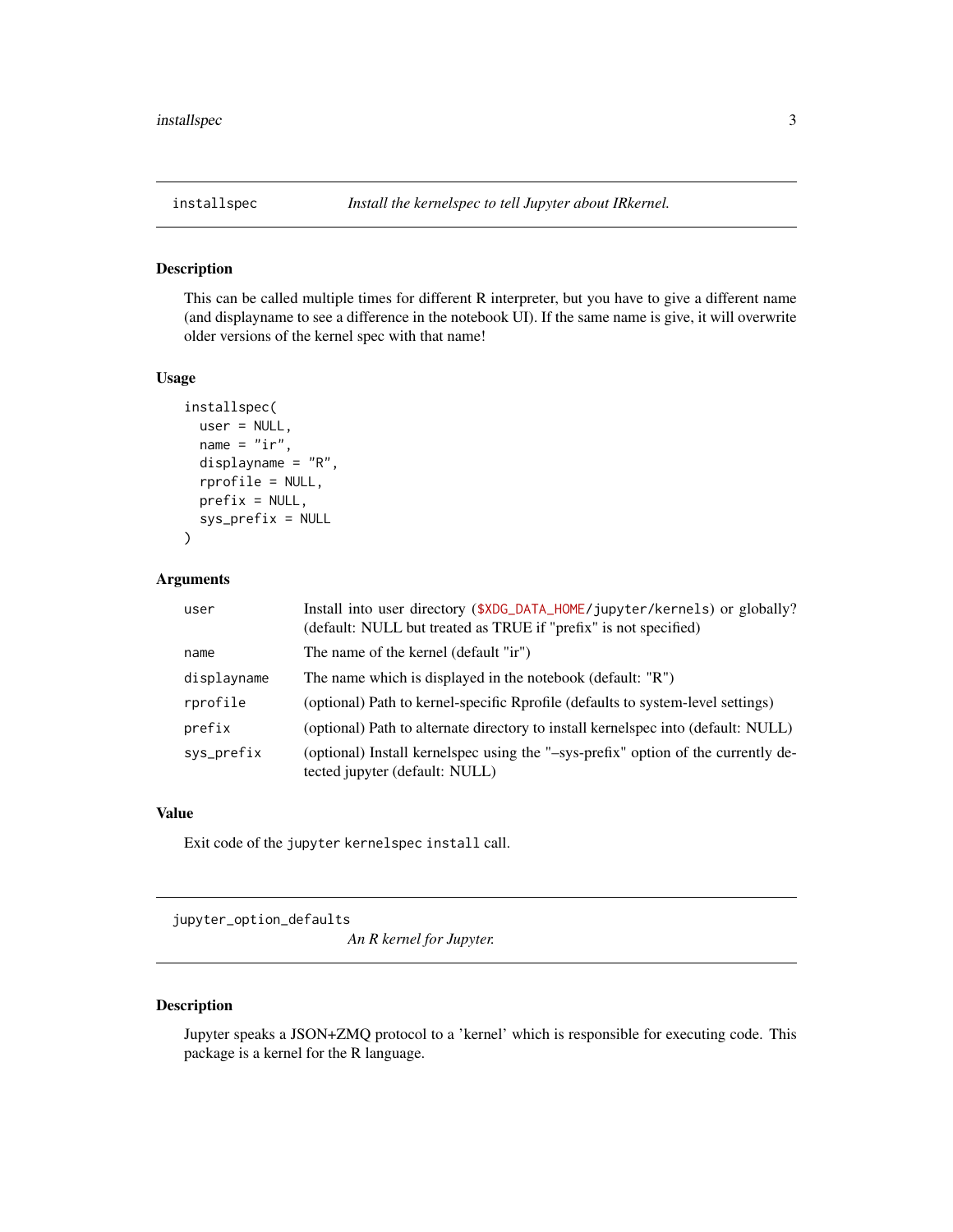#### <span id="page-3-0"></span>Usage

jupyter\_option\_defaults

#### Format

An object of class list of length 7.

#### **Options**

The following can be set/read via options(opt.name = ...) / getOption('opt.name')

- jupyter.log\_level 1L (errors), 2L (warnings), or 3L (debug). 1L is the default.
- jupyter.pager\_classes Classes to use the pager for instead of displaying them inline. Default: help pages
- jupyter.in\_kernel TRUE if this code is executed in a running kernel. Set to pretend being/not being in a kernel

jupyter.rich\_display Use more than just text display

- jupyter.display\_mimetypes The formats emitted when any return value is to be displayed (default: all mimetypes listed [here\)](http://ipython.org/ipython-doc/stable/api/generated/IPython.core.formatters.html#IPython.core.formatters.format_display_data)
- jupyter.plot\_mimetypes The plot formats emitted to the frontend when a plot is displayed. (default: image/png and application/pdf)
- jupyter.plot\_scale The ratio (notebook PPI/repr.plot.res). E.g.: With the defaults repr.plot.res=120 px/in (PPI) and jupyter.plot\_scale=2, a  $1in \times 1in$  image will be displayed as a 0.5in $\times$ 0.5in, 240 PPI image. (default: 2, fit for retina displays)

#### See Also

#### [installspec](#page-2-1)

log *Kernel logging functions*

#### Description

A set of exported logging utilities that have the capability to be used in upstream projects. Log level and log file can be set via R package options e.g. options(jupyter.log\_level = 2L) or from the environment variables JUPYTER\_LOG\_LEVEL and JUPYTER\_LOGFILE.

#### Usage

```
log_debug(...)
log\_info(...)log_error(...)
```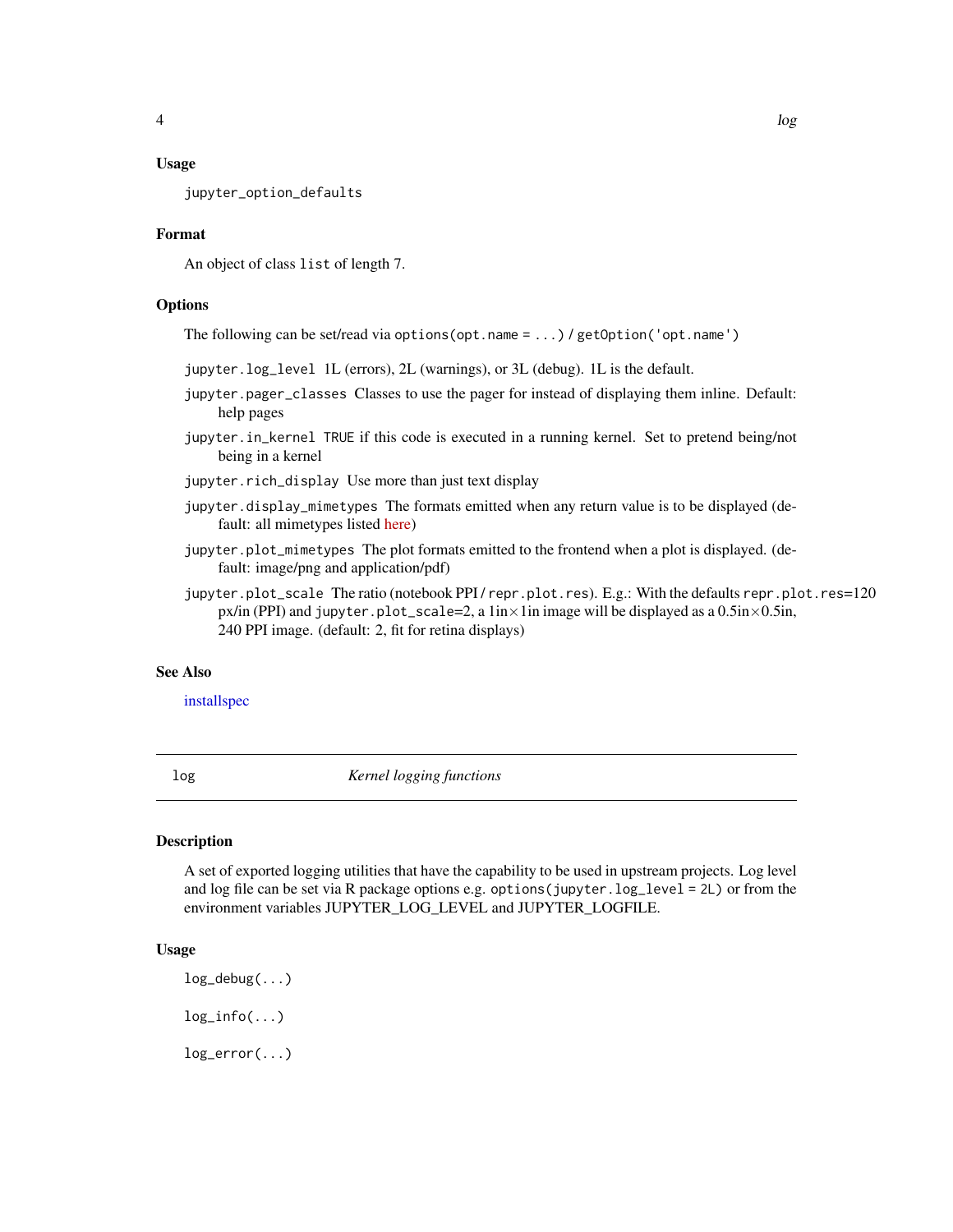#### <span id="page-4-0"></span> $\frac{1}{5}$  main  $\frac{1}{5}$

#### Arguments

... message to log

main *Initialise and run the kernel*

### Description

Initialise and run the kernel

### Usage

main(connection\_file = "")

#### Arguments

connection\_file

The path to the Jupyter connection file, written by the frontend